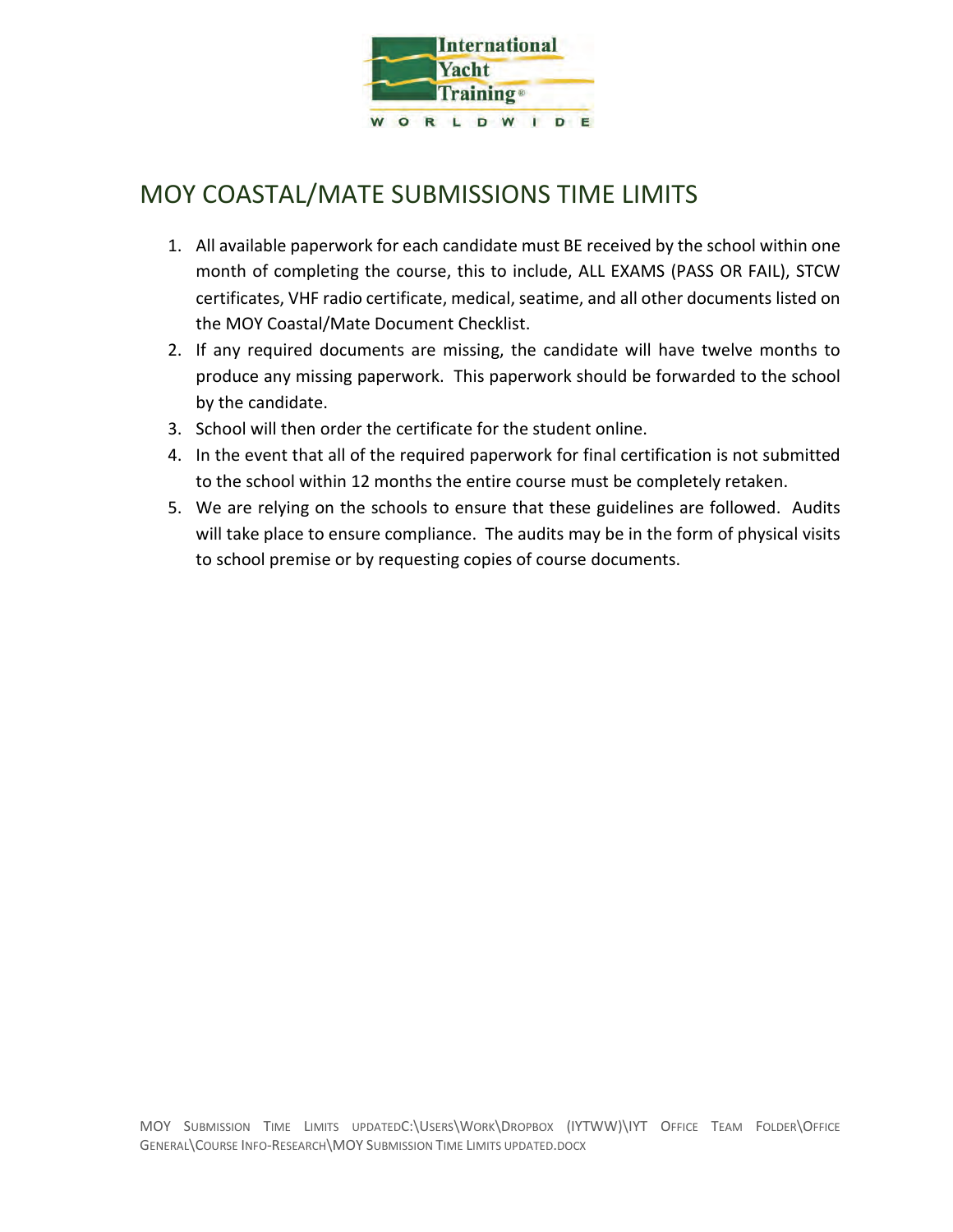

# MOY LIMITED SUBMISSION TIME LIMITS (AND TIME BETWEEN MODULES)

### 1.1 MOY Limited Theory

- 1. All available paperwork for each candidate must be received by the school within one month of completing the course, this to include, ALL EXAMS (PASS OR FAIL) and all other documents listed on the "MOY Limited Theory Document Checklist".
- 2. Each candidate must successfully complete all theory modules (collision regulations, meteorology, navigation and chartwork, tides & currents, and business & law) before proceeding to the practical course.
- 3. If a candidate fails an exam for any of the above theory modules, and timing does not allow theory exam resits to be completed before the practical course, he/she will have 30 days from the end of the practical course to pass the theory exam resits.
- 4. If a candidate fails a theory exam more than once or fails to pass a resit within the 30 days, he/she will have to resit the entire theory and practical course.

### 1.2 MOY Limited Practical

- 1. All available paperwork for each candidate must be received by the school within one month of completing the practical course, this to include, ALL EXAMS (PASS OR FAIL) STCW certificates, VHF radio certificate, medical, seatime, and all other documents listed on the MOY Limited Practical Document Checklist.
- 2. If any documents are missing, the candidate will have twelve months to produce any missing paperwork. This paperwork should be forwarded to the school by the candidate
- 3. In the event that all of the required paperwork for final certification is not completed and submitted within this 12 month timeframe the entire course must be completely retaken.

#### 1.3 Time between modules:

1. Theory and final practical courses/exams must be successfully completed within a 12 month timespan and all paperwork must be submitted within 12 months of completing the practical course or the candidate will have to retake both the theory and practical courses in their entirety in order to gain certification.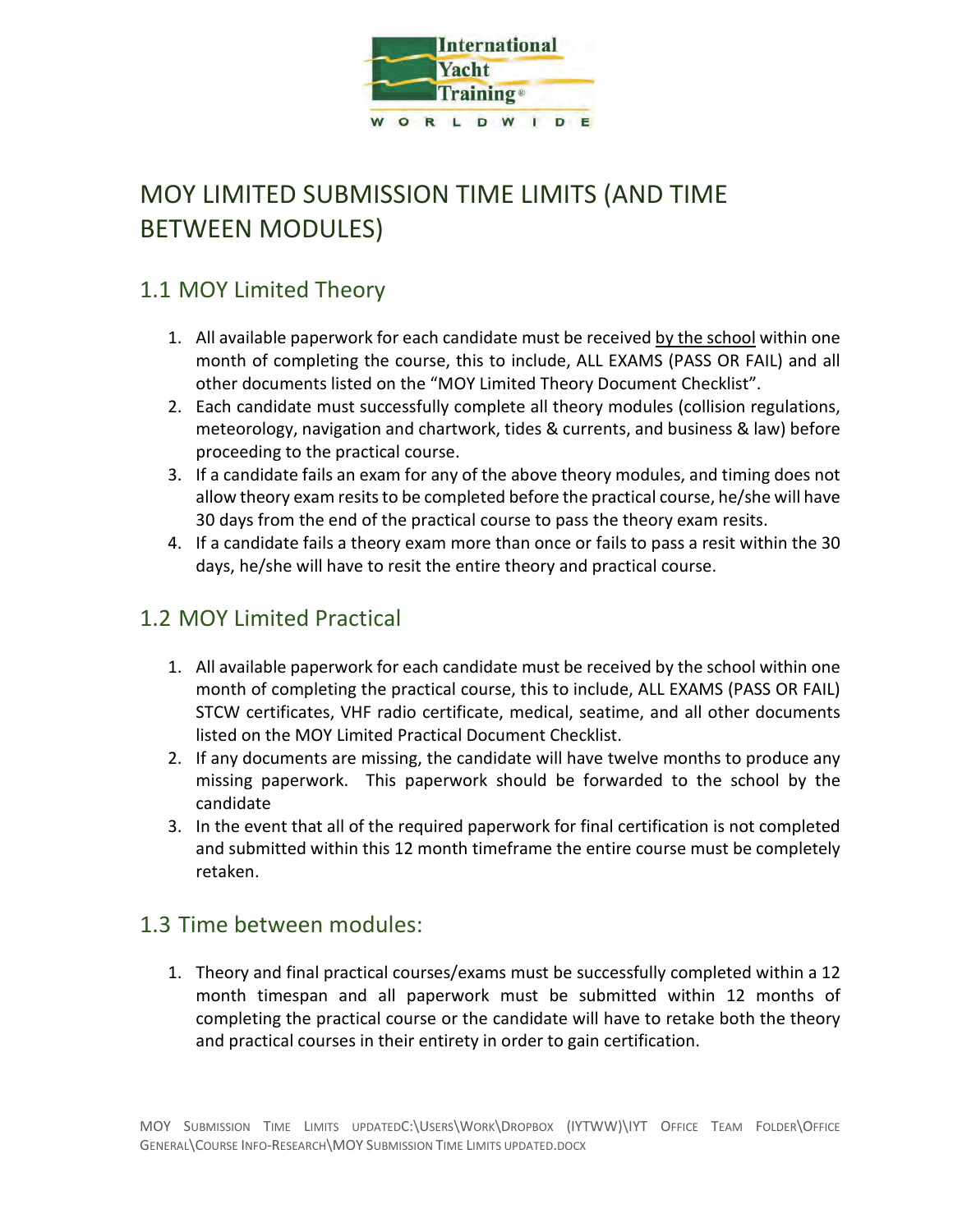

2. We are relying on the schools to ensure that these guidelines are followed. Audits will take place to ensure compliance. The audits may be in the form of physical visits to school premise or by requesting copies of course documents.